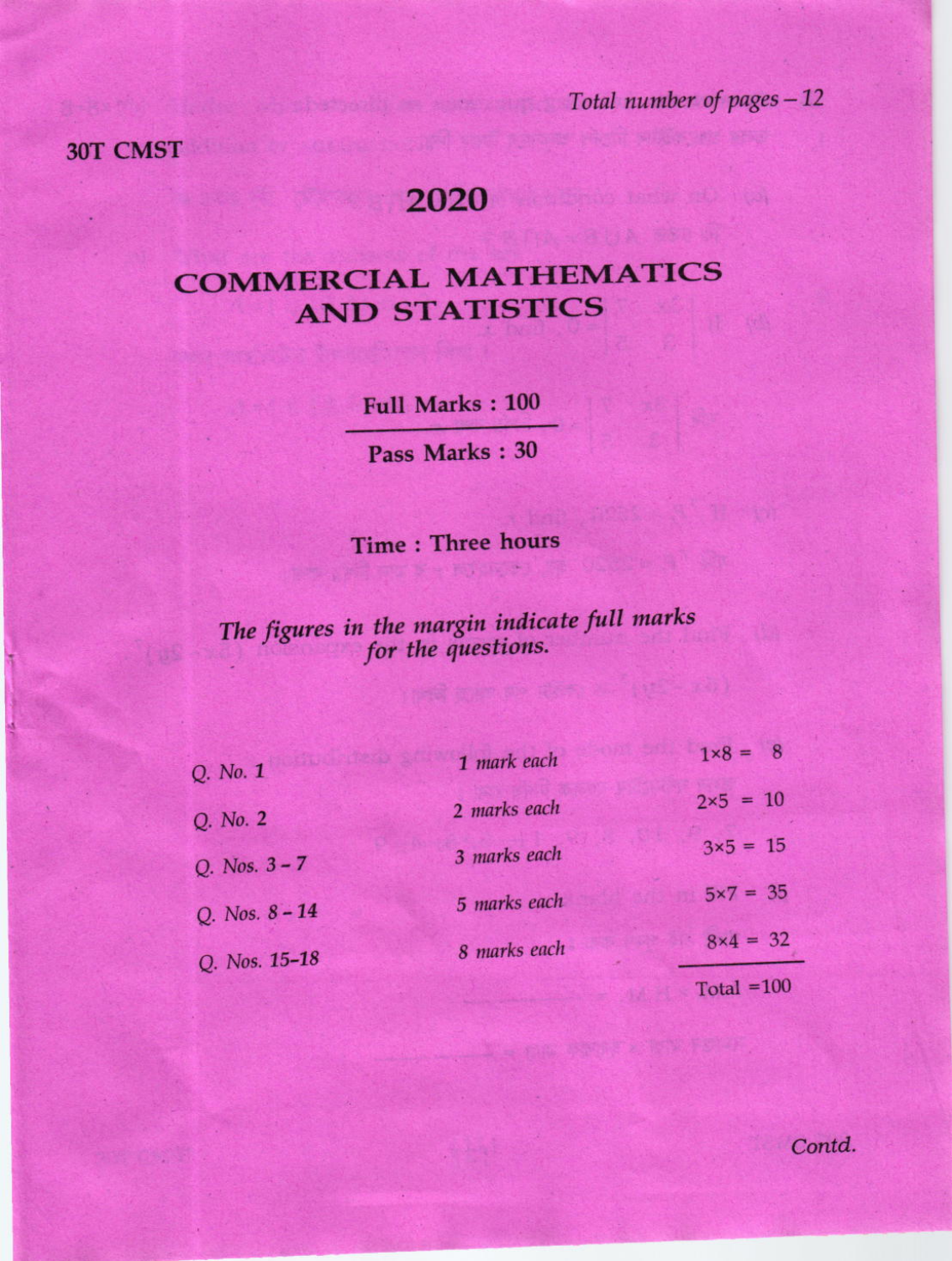- 1. Answer the following questions as directed: তলৰ প্ৰশ্নকেইটাৰ নিৰ্দেশ অনুসাৰে উত্তৰ দিয়া:
	- (a) On what condition  $A \cup B = A \cap B$ ? কি চৰ্তত  $A \cup B = A \cap B$  ?

$$
(b) \quad \text{If } \begin{vmatrix} 3x & 7 \\ 3 & 5 \end{vmatrix} = 0, \text{ find } x.
$$

$$
\begin{vmatrix} 3x & 7 \ 3 & 5 \end{vmatrix} = 0
$$
,  $\overline{P}$  and  $\overline{P}$  are the same as  $x$ .

(c) If 
$$
P_r = 2520
$$
, find r.  
यनि  ${}^7P_r = 2520$  हয়, তেনেহ'লে r ৰ মান নিৰ্ণয় কৰা

- Find the number of terms in the expansion  $(5x-2y)^7$ .  $(d)$  $(5x-2y)^7$ -ত কেইটা পদ আছে লিখা।
- Find the mode of the following distribution :  $(e)$ তলৰ বণ্টনটোৰ বহুলক নিৰ্ণয় কৰা ঃ

7, 9, 10, 8, 9, 11, 6, 8, 4, 9

( $f$ ) Fill in the blank : খালী ঠাই পুৰণ কৰা ঃ

 $A.M. * H.M. = -$ 

সমান্তৰ মাধ্য  $\times$  হৰাত্মক মাধ্য =  $-$ 

**30T CMST** 

 $\lceil 2 \rceil$ 

 $1 \times 8 = 8$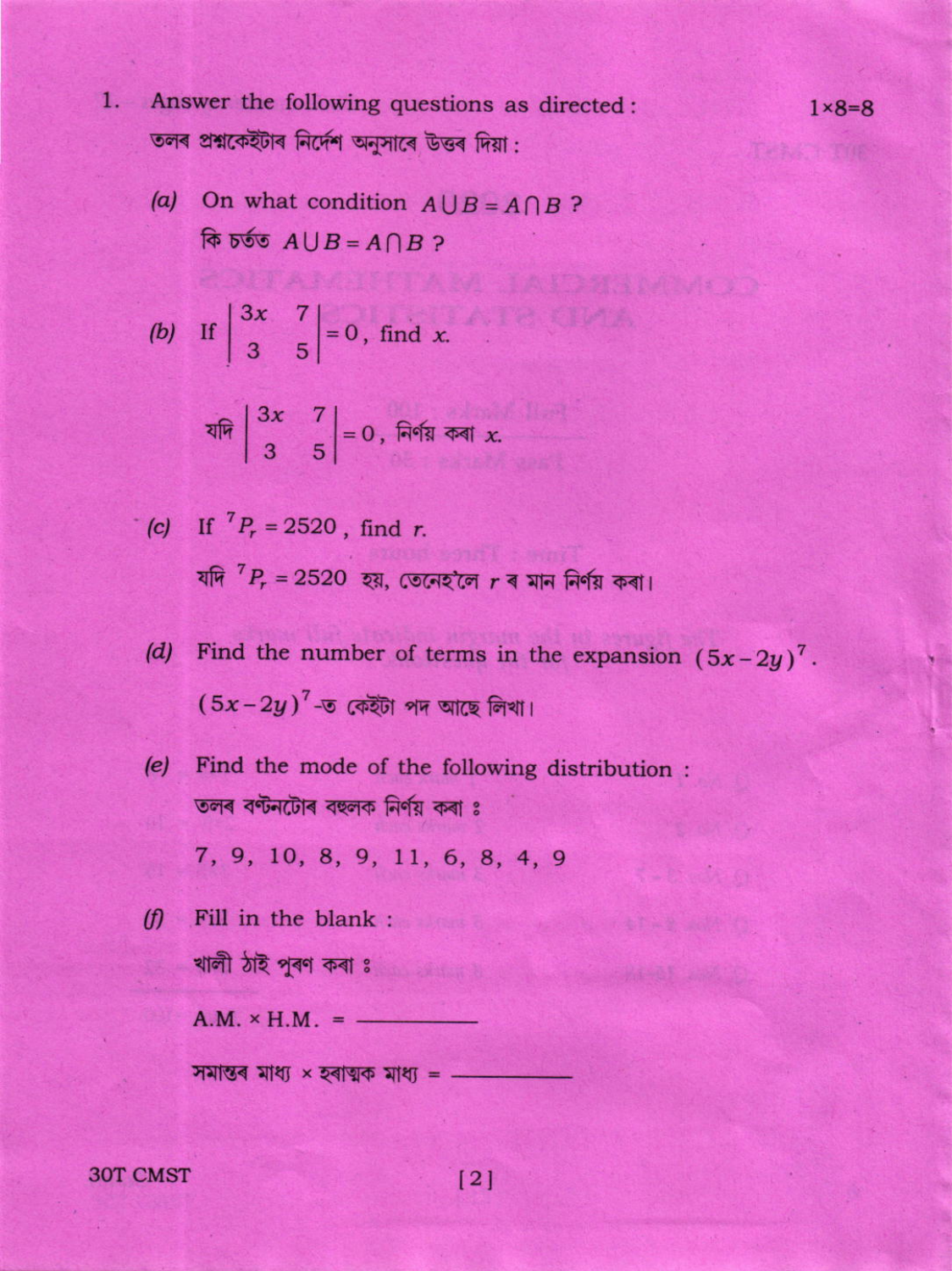If S.D. of x is 5, find S.D. of  $\frac{x}{5}+1$ .  $(g)$ 

যদি x ৰ মানক বিচলন 5 হয়, তেনেহলে  $\frac{x}{5}+1$  ৰ মানক বিচলন কি হ'ব?

- What is the minimum value of the probability of an event?  $(h)$ এটা ঘটনাৰ সম্ভাৱিতাৰ মান ন্যূনতম কি হ'ব পাৰে?
- Answer the following questions in brief:  $2 \times 5 = 10$  $2.$ চমকৈ তলৰ প্ৰশ্নকেইটাৰ উত্তৰ দিয়া ঃ
	- Express  $\{-1, 1\}$  in the set builder form.  $(a)$

 $\{-1, 1\}$  ক সংসতিৰ ৰূপত লিখা।

- In how many years S.I. on Rs. 5000 at the rate of 5½% is  $(b)$ Rs. 1100? কেই বছৰত 5½% হাৰত 5000 টকাৰ সৰল সুত 1100 টকা হ'ব?
- Using property of determinant prove that  $|c|$

 $\begin{vmatrix} 2 & 1 & 0 \\ -4 & -2 & 6 \\ 3 & 0 & 2 \end{vmatrix} = 0.$ 

নিৰ্ণায়কৰ ধৰ্ম প্ৰয়োগ কৰি প্ৰমাণ কৰা যে

$$
\begin{vmatrix} 2 & 1 & -3 \\ -4 & -2 & 6 \\ 3 & 0 & 2 \end{vmatrix} = 0 +
$$

**30T CMST** 

Contd.